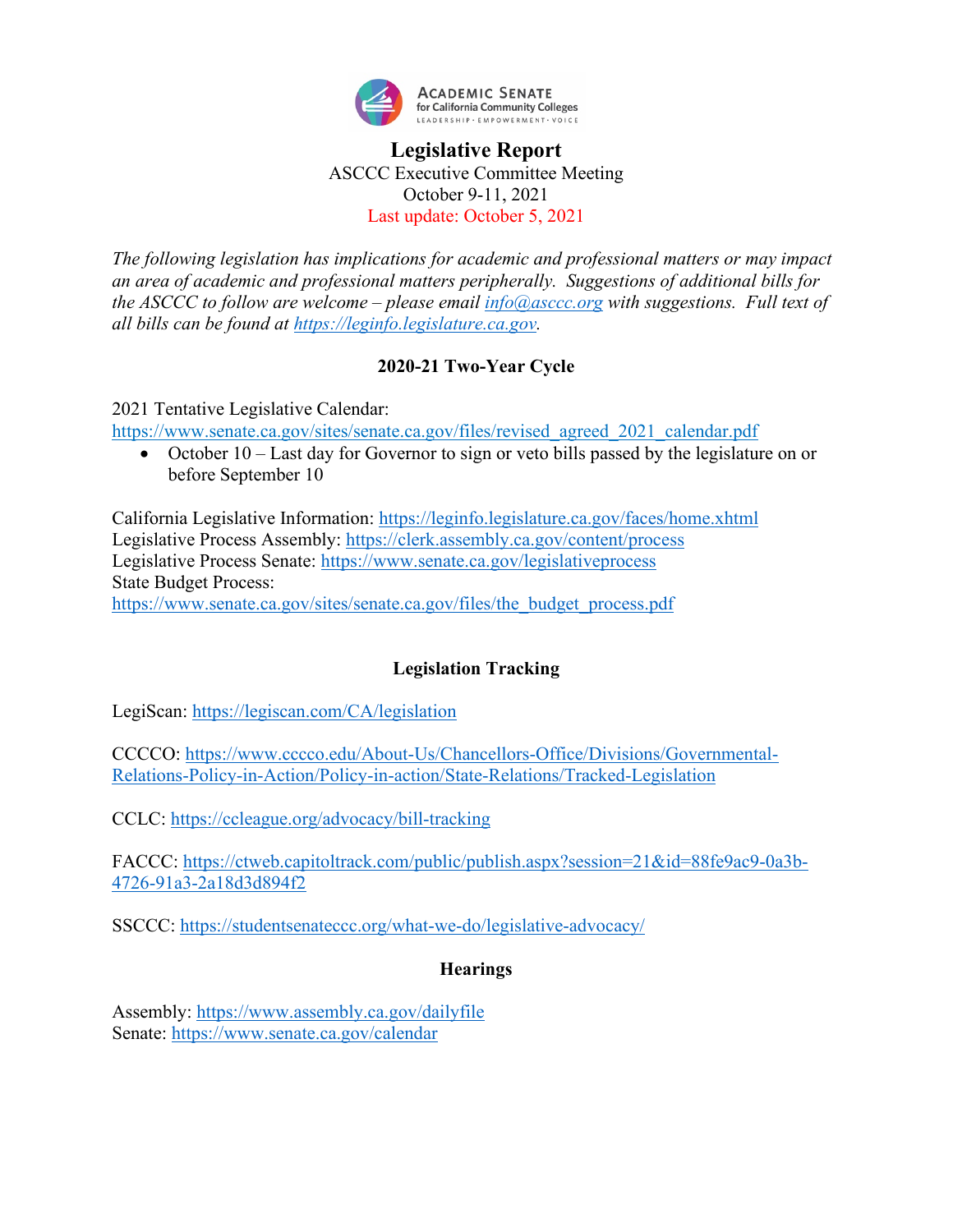# **Legislative Report – Summary**

### **Active**

| <b>Bill Number</b>  |                                                    |                                                   |                                                      |
|---------------------|----------------------------------------------------|---------------------------------------------------|------------------------------------------------------|
| (Author)            | <b>Title</b>                                       | <b>Status</b>                                     | <b>Notes</b>                                         |
|                     |                                                    |                                                   |                                                      |
|                     |                                                    | Enrolled and presented to                         |                                                      |
|                     | Community colleges:                                | the Governor at 4 pm                              | Part-time faculty to teach                           |
| AB 375 (Medina)     | part-time employees                                | $9/10/21$ .                                       | 80% to 85% load                                      |
|                     |                                                    | Enrolled and presented to                         |                                                      |
|                     | Rising Scholars Network:                           | the Governor at 4 pm                              |                                                      |
| AB 417 (McCarty)    | justice-involved students.                         | $9/10/21$ .                                       | Support as of 3/8/21                                 |
|                     | Public postsecondary                               |                                                   |                                                      |
|                     | education: community<br>colleges: statewide        |                                                   |                                                      |
|                     | baccalaureate degree pilot                         | Enrolled and presented to<br>the Governor at 3 pm |                                                      |
| AB 927 (Medina)     | program                                            | $9/20/21$ .                                       | Support as of 4/9/21                                 |
|                     |                                                    |                                                   | Oppose as of 4/9/21                                  |
|                     |                                                    |                                                   |                                                      |
|                     |                                                    |                                                   | Would require all                                    |
|                     |                                                    |                                                   | students to be placed in                             |
|                     |                                                    |                                                   | ADT unless student opts                              |
|                     |                                                    |                                                   | out; includes one CCC                                |
|                     |                                                    |                                                   | faculty member on                                    |
|                     | <b>Student Transfer</b>                            |                                                   | implementation                                       |
|                     | Achievement Reform Act                             |                                                   | committee; require a                                 |
|                     | of 2021: Associate<br>Degree for Transfer          |                                                   | single GE pattern for<br>transfer to CSU or UC       |
|                     | Intersegmental                                     | Enrolled and presented to                         | and maximum unit                                     |
|                     | Implementation                                     | the Governor at 3 pm                              | requirement same as                                  |
| AB 928 (Berman)     | Committee                                          | $9/20/21$ .                                       | <b>IGETC</b>                                         |
|                     | Postsecondary education:                           |                                                   |                                                      |
|                     | course credit for prior                            | Enrolled and presented to                         |                                                      |
|                     | military education,                                | Governor at 4:30 pm                               |                                                      |
| AB 1002 (Choi)      | training, and service                              | $9/8/21$ .                                        |                                                      |
|                     |                                                    |                                                   | Oppose as of 4/9/21                                  |
|                     |                                                    |                                                   |                                                      |
|                     | Postsecondary education:<br>common course          | Enrolled and presented to<br>the Governor at 3 pm | Would require the CCCs<br>to have common course      |
| AB 1111 (Berman)    | numbering system                                   | $9/20/21$ .                                       | numbering.                                           |
|                     |                                                    | Enrolled and presented to                         |                                                      |
|                     | Student financial aid: Cal                         | the Governor at 3 pm                              |                                                      |
| AB 1185 (Cervantes) | Grant program                                      | $9/20/21$ .                                       |                                                      |
|                     |                                                    |                                                   | Would prohibit the                                   |
|                     | Interagency Advisory                               |                                                   | Department of Consumer                               |
|                     | Committee on                                       |                                                   | Affairs and its various                              |
|                     | Apprenticeship: Director                           |                                                   | boards from <b>prohibiting</b>                       |
|                     | of Consumer Affairs and<br>the State Public Health | Enrolled and presented to                         | or approving an                                      |
|                     | Officer                                            | the Governor at 2 pm<br>9/2/21.                   | accrediting program that<br>prohibits earn and learn |
| AB 1273 (Rodriguez) |                                                    |                                                   |                                                      |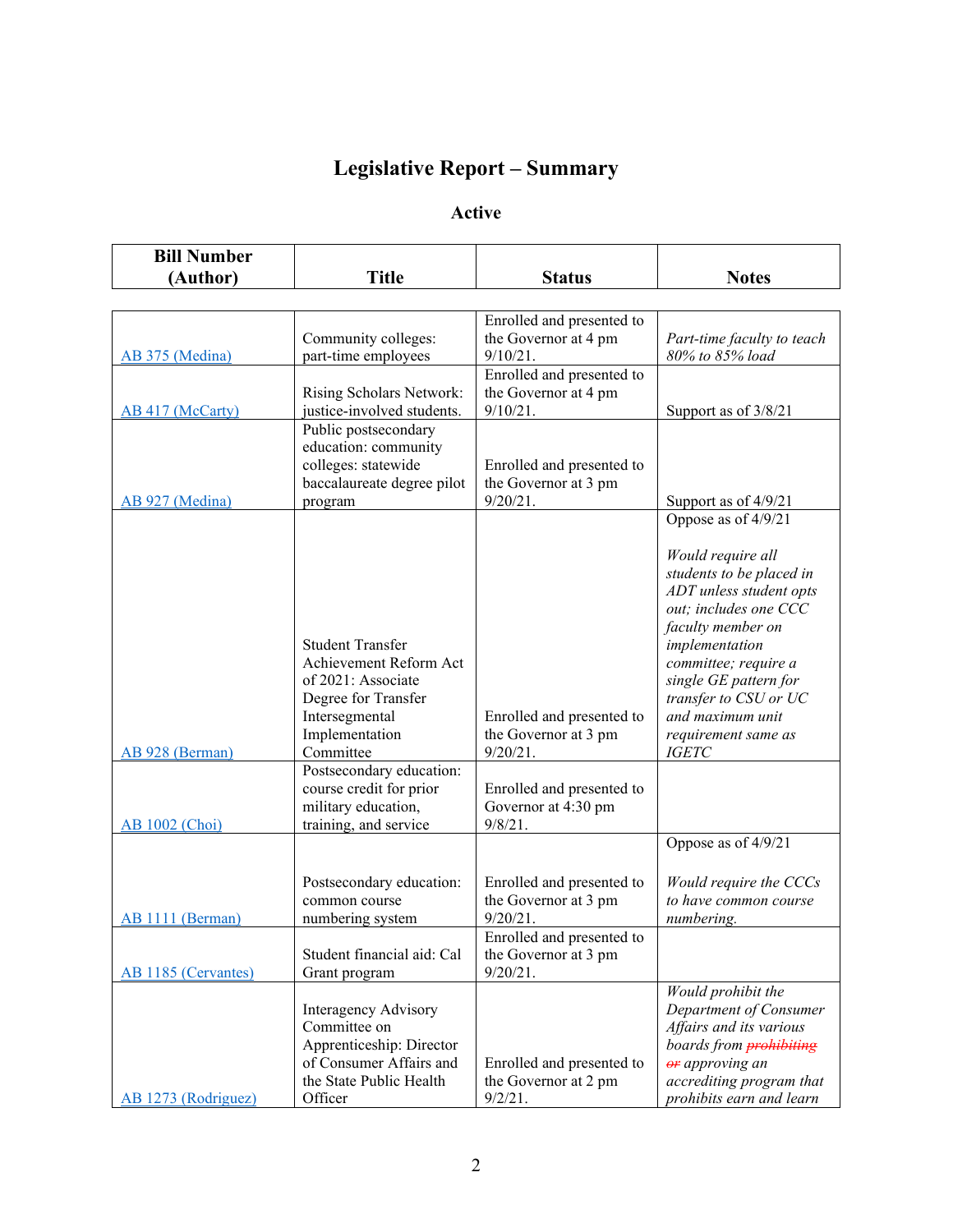|                  |                            |                           | programs for training in a |
|------------------|----------------------------|---------------------------|----------------------------|
|                  |                            |                           | profession licensed or     |
|                  |                            |                           | certified by the board.    |
|                  |                            |                           | Amended 9/3/21 to          |
|                  |                            |                           | include: It is further the |
|                  |                            |                           | intent of the Legislature  |
|                  |                            |                           | that the completion of     |
|                  |                            |                           | degree requirements and    |
|                  |                            |                           |                            |
|                  |                            |                           | use of awards align with   |
|                  |                            |                           | the goals of the Associate |
|                  |                            |                           | Degree for Transfer        |
|                  |                            |                           | program and the            |
|                  |                            |                           | California Community       |
|                  |                            |                           | College Guided Pathways    |
|                  |                            |                           | Grant program, which is    |
|                  |                            |                           | based on providing         |
|                  |                            |                           | students who are pursuing  |
|                  |                            |                           | an associate degree with   |
|                  |                            |                           | a full two-year sequence   |
|                  |                            |                           | of courses that can serve  |
|                  |                            |                           | as a default plan to help  |
|                  |                            |                           | ensure that these students |
|                  |                            | Enrolled and presented to | are positioned to          |
|                  | Student financial aid: Cal | the Governor at 3 pm      | complete their programs    |
| AB 1456 (Medina) | Grant Reform Act           | $9/20/21$ .               | on time.                   |
|                  |                            |                           | Only offer college         |
|                  |                            |                           | programs provided by the   |
|                  |                            |                           | CCC, CSU, the UC, or       |
|                  |                            |                           | other regionally           |
|                  |                            |                           | accredited, nonprofit      |
|                  |                            |                           | California colleges or     |
|                  |                            |                           | universities to inmates    |
|                  |                            |                           |                            |
|                  |                            |                           | with a general education   |
|                  | Corrections: educational   | Enrolled and presented to | development certificate or |
|                  |                            | the Governor at 1 pm      | equivalent or a high       |
| SB 416 (Hueso)   | programs                   | $9/9/21$ .                | school diploma             |
|                  | Public postsecondary       |                           |                            |
|                  | education: support         |                           |                            |
|                  | services for foster youth: |                           |                            |
|                  | Cooperating Agencies       | Enrolled and presented to | Changes qualification      |
|                  | Foster Youth Educational   | the Governor at 1:30 pm   | allowances from age 16     |
| SB 512 (Min)     | Support Program.           | 9/17/21.                  | to age $13$                |

## **Approved by Governor and Chaptered**

| <b>Bill Number</b><br>(Author) | Title                  | <b>Status</b>          | <b>Notes</b>                                                           |
|--------------------------------|------------------------|------------------------|------------------------------------------------------------------------|
|                                |                        |                        | CCCCO to develop a<br>degree program with                              |
|                                | Peace Officer: minimum | Approved by Governor   | POST and other<br>stakeholders; minimum<br>age of peace officers is 21 |
| AB 89 (Jones-Sawyer)           | qualifications         | and chaptered 9/30/21. |                                                                        |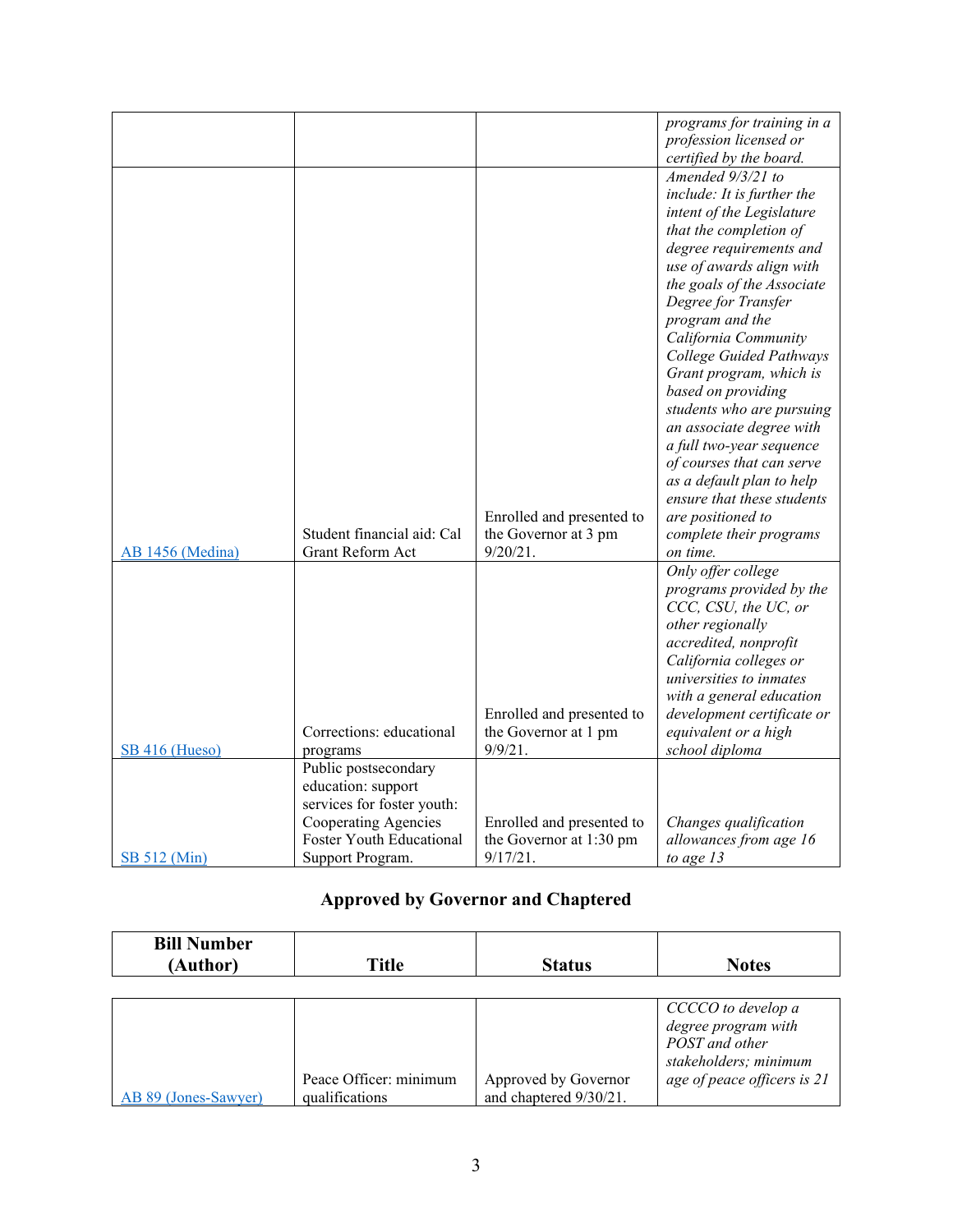|                        |                                                                                            |                                                | Oppose unless amended<br>as of 9/3/21.<br>The requested<br>amendments did not make                                                                                                                                                                                                      |
|------------------------|--------------------------------------------------------------------------------------------|------------------------------------------------|-----------------------------------------------------------------------------------------------------------------------------------------------------------------------------------------------------------------------------------------------------------------------------------------|
|                        |                                                                                            |                                                | it into the bill.                                                                                                                                                                                                                                                                       |
| AB 337 (Medina)        | The Board of Governors<br>of the California<br><b>Community Colleges</b>                   | Approved by Governor<br>and chaptered 6/28/21. |                                                                                                                                                                                                                                                                                         |
|                        |                                                                                            |                                                | Beginning January 1,<br>2022 would permit<br>current emergency<br>protocols until January 1,<br>2024 - amendment would<br>make the bill take effect<br>immediately as an<br>urgency statute;<br>contingent upon AB 339<br>$(Lee)$ , AB 361 must be<br>enacted first and then AB<br>339. |
|                        |                                                                                            | Approved by the                                | AB 339 was presented to                                                                                                                                                                                                                                                                 |
|                        | Open meetings: local                                                                       | Governor and chaptered                         | the Governor at 3 pm                                                                                                                                                                                                                                                                    |
| AB 361 (Robert Rivas)  | agencies: teleconferences.                                                                 | 9/16/21.                                       | $9/17/21$ .<br>Implicit bias training as a                                                                                                                                                                                                                                              |
| <b>AB 1407 (Burke)</b> | Nurses: implicit bias<br>courses                                                           | Approved by Governor<br>and chaptered 10/1/21. | requirement for<br>graduation                                                                                                                                                                                                                                                           |
|                        | Collegiate athletics:<br>student athlete<br>compensation and<br>presentation. [Fair Pay to | Approved by Governor                           |                                                                                                                                                                                                                                                                                         |
| SB 26 (Skinner)        | Play Act]                                                                                  | and chaptered 8/31/21.                         |                                                                                                                                                                                                                                                                                         |

## **Not moving forward in 2021**

| <b>Bill Number</b> |                        |                             |                        |
|--------------------|------------------------|-----------------------------|------------------------|
| (Author)           | <b>Title</b>           | <b>Status</b>               | <b>Notes</b>           |
|                    |                        |                             |                        |
|                    | College and Career     |                             |                        |
|                    | Access Pathways        |                             | In budget bill         |
| AB 102 (Holden)    | partnerships           | Committee on Ed 3/26/21     |                        |
|                    | College and Career     |                             |                        |
|                    | Access Pathways        |                             |                        |
|                    | partnerships: county   | Hearing canceled by         |                        |
| AB 103 (Holden)    | offices of education.  | author 3/24/21.             | In budget bill         |
|                    |                        | Senate special consent      |                        |
|                    |                        | calendar. Ordered to        |                        |
|                    | Community colleges:    | Inactive File at request of |                        |
|                    | career development and | Senator Hertzberg 9/1/21.   |                        |
|                    | college preparation    | Senate Inactive File        |                        |
| $AB$ 421 (Ward)    | courses.               | $9/8/21$ .                  | Support as of $3/8/21$ |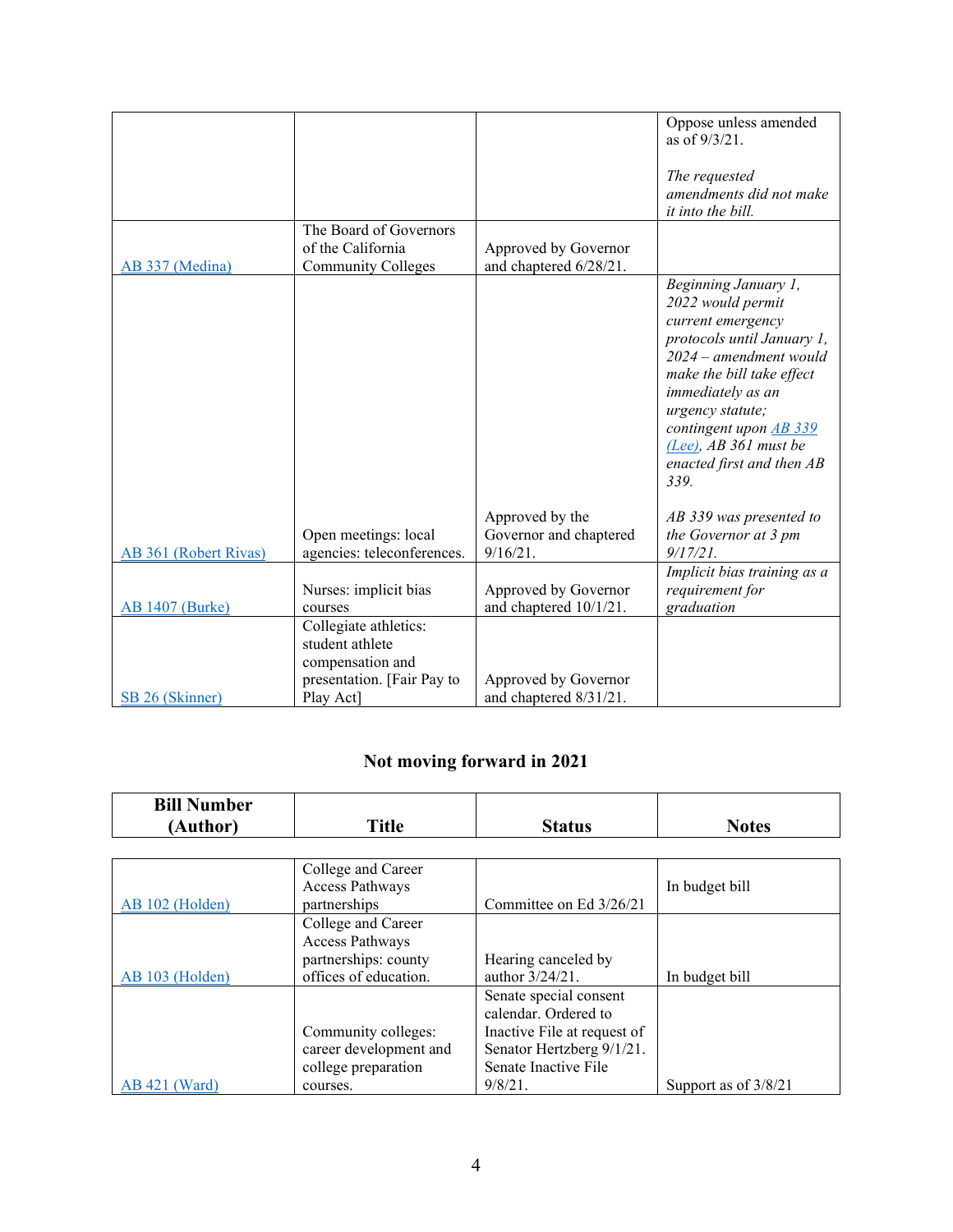|                        |                                           | Senate Committee on         |                  |
|------------------------|-------------------------------------------|-----------------------------|------------------|
|                        | Cosmetology students:                     | Bus, Prof and Econ Dev      |                  |
| AB 492 (Patterson)     | externships                               | 5/19/21.                    |                  |
|                        | College Mental Health                     | Held under submission       |                  |
| AB 940 (McCarty)       | Services Program                          | 5/20/21                     |                  |
|                        | Community colleges:                       |                             |                  |
|                        | biological sciences                       | Hearing canceled by         |                  |
| AB 949 (Mullin)        | incubators                                | author 4/22/21.             |                  |
|                        |                                           | Held in Senate Committee    |                  |
|                        | Community colleges:                       | on Education w/o            |                  |
| AB 1040 (Muratsuchi)   | ethnic studies                            | Recommendation 7/14/21      |                  |
|                        | Public postsecondary                      |                             |                  |
|                        | education: community                      |                             |                  |
|                        | colleges: statewide                       |                             |                  |
|                        | baccalaureate degree pilot                | Committee on Higher Ed      |                  |
| <b>AB 1115 (Choi)</b>  | program                                   | 3/4/21                      |                  |
|                        | Community colleges:                       | Committee on Higher Ed      |                  |
| <b>AB</b> 1187 (Irwin) | tutoring                                  | 3/4/21                      |                  |
| AB 1269 (Cristina      | Community colleges:                       | Held under submission       |                  |
| Garcia)                | part-time faculty                         | 5/20/21                     |                  |
|                        | California Community                      |                             |                  |
|                        | Colleges: governing                       |                             |                  |
|                        | board membership:                         | Held under submission       |                  |
| <b>AB</b> 1216 (Salas) | student members.                          | 5/20/21                     |                  |
|                        | Community colleges:                       |                             |                  |
|                        | providers of care for<br>individuals with |                             |                  |
|                        |                                           |                             |                  |
|                        | developmental<br>disabilities: model      | Senate Committees on        |                  |
|                        | curriculum for                            | <b>Education and Human</b>  |                  |
| AB 1417 (Frazier)      | certification program                     | Services 6/18/21            |                  |
|                        | The California Online                     | Senate Committee on         |                  |
| <b>AB 1432 (Low)</b>   | Community College                         | Education 5/19/21           | Two-year bill    |
|                        | Healthcare workforce                      |                             |                  |
|                        | development: California                   |                             |                  |
|                        | Medicine Scholars                         | Assembly Committee on       |                  |
| SB 40 (Hurtado)        | Program                                   | Appropriations 7/7/21       |                  |
|                        | Wildfire Prevention, Safe                 |                             |                  |
|                        | Drinking Water, Drought                   |                             |                  |
|                        | Preparation, and Flood                    |                             |                  |
|                        | Protection Bond Act of                    |                             |                  |
| SB 45 (Portantino)     | 2022                                      | Senate inactive file 6/2/21 |                  |
|                        | Public postsecondary                      |                             |                  |
|                        | education: support                        |                             |                  |
|                        | services for foster youth:                |                             |                  |
|                        | Cooperating Agencies                      | Ordered to inactive file on |                  |
|                        | Foster Youth Education                    | request of Senator          |                  |
| SB 228 (Leyva)         | <b>Support Program</b>                    | McGuire 6/3/21              | See SB 512 (Min) |
|                        | Peace officers:                           |                             |                  |
|                        | certification, education,                 |                             |                  |
| SB 387 (Portantino)    | and recruitment                           | Senate inactive file 6/2/21 |                  |
|                        | Community colleges:                       |                             |                  |
|                        | California College                        | Held under submission       |                  |
| $SB 659$ (Becker)      | Promise                                   | 5/20/21                     |                  |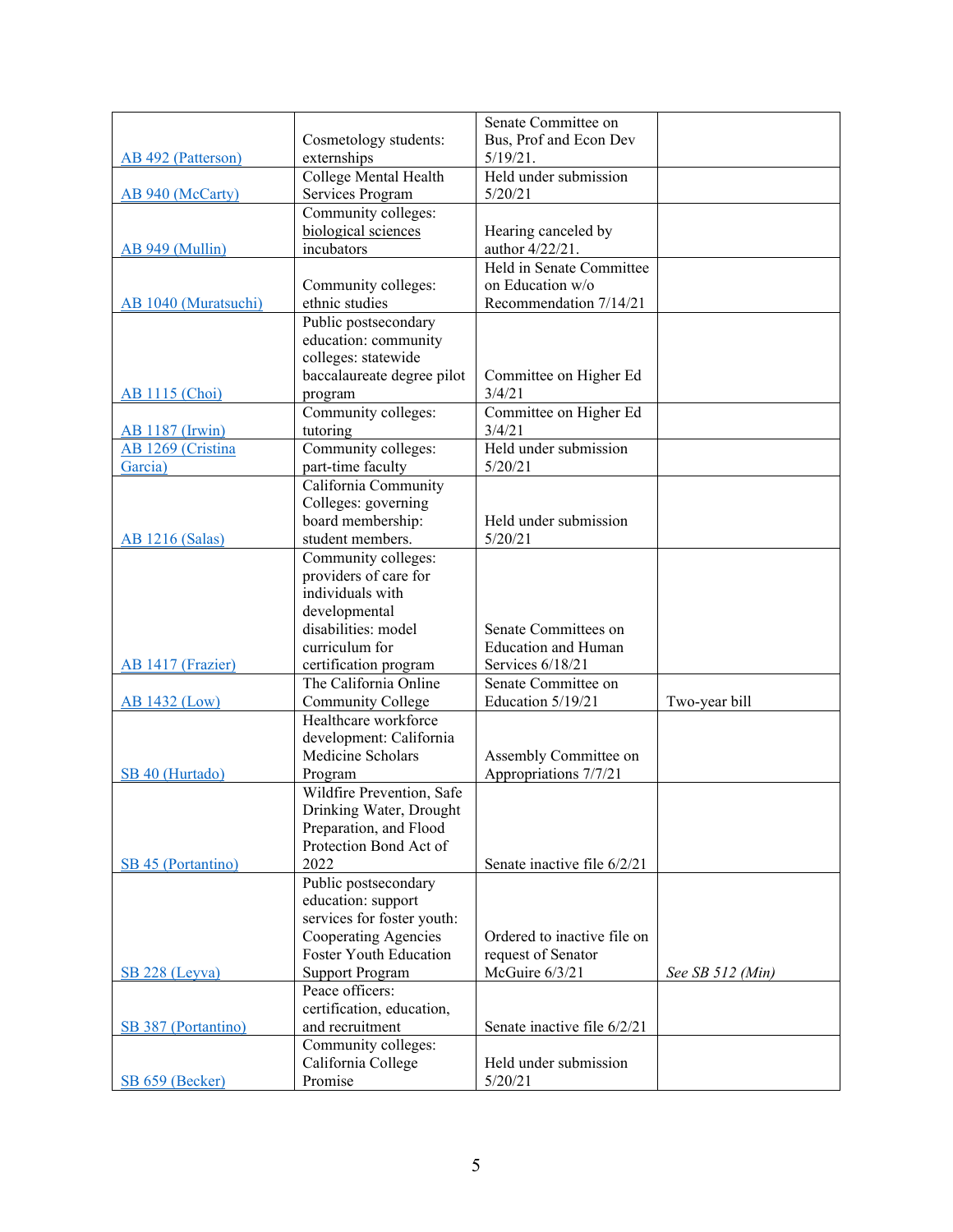

# **Addendum to ASCCC Legislative Report October 2021**

from the Legislative and Advocacy Committee

**Recommended Legislative Priorities for 2022** for consideration by the ASCCC Executive Committee at the October 2021 or November 2021 Executive Committee Meeting:

- 1. **Equitable Access to Technology**; professional development for technology; equity online (for faculty and students)
- 2. **Expand Transfer Opportunities** role of practitioners: development, evaluation, design, processes, more space in transfer institutions

**Legislative and Advocacy Day 2022** – Proposal for consideration by the ASCCC Executive Committee at the October 2021 or November 2021 Executive Committee Meeting:

- 1. February 22-23, 2022
	- a. February 22: Advocacy Training to begin at 2:00 pm followed by dinner (if in person)
	- b. February 23: Legislative visits  $8:30$  am  $-4:00$  pm